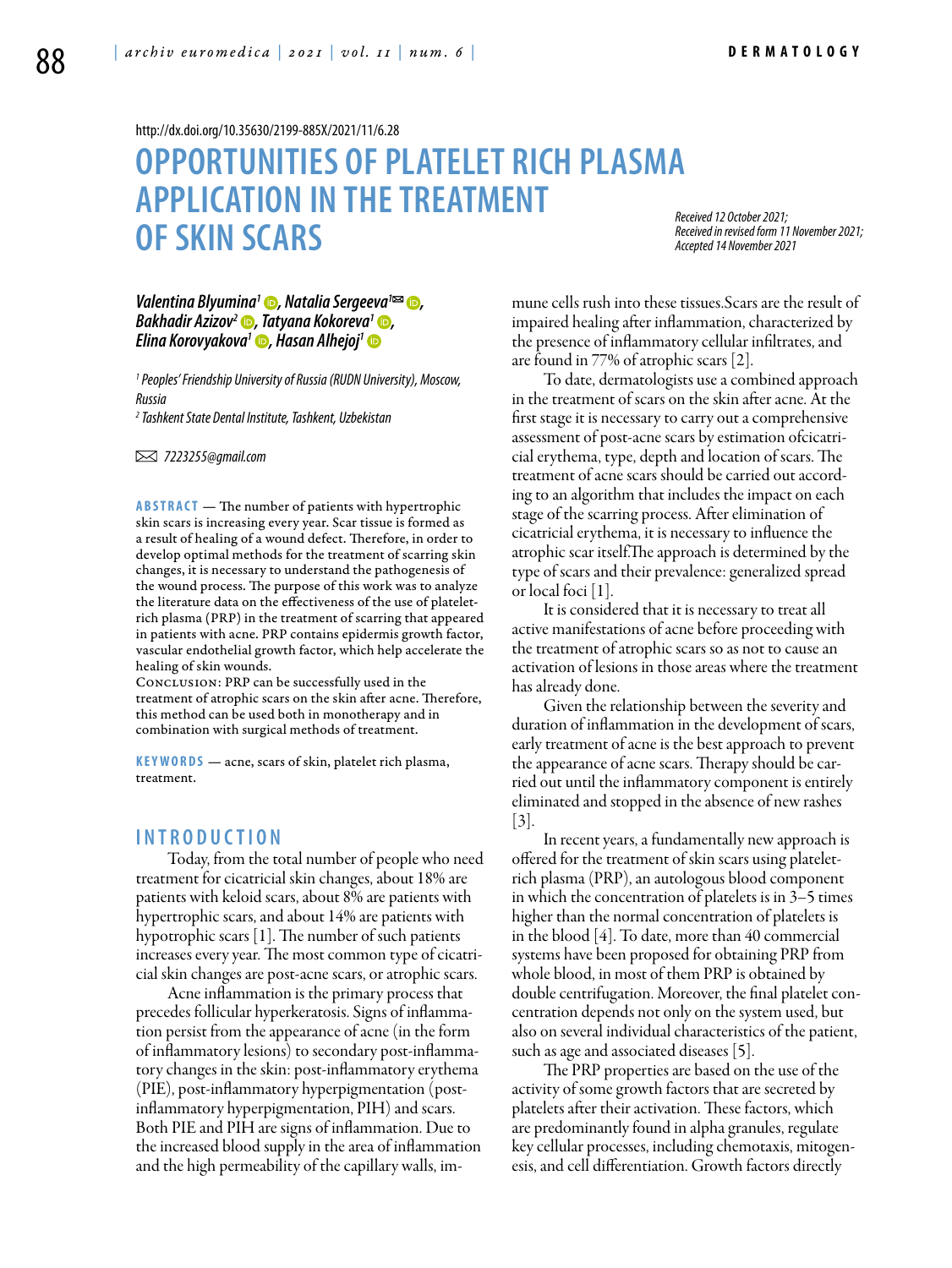stimulate the migration of mesenchymal and epithelial cells, their division, the synthesis of collagen and other components of the intercellular matrix. Many growth factors interact with each other and activate various intracellular signaling pathways, which are necessary for regenerative processes [6].

Studies of the use of PRP for skin rejuvenation have shown that its intradermal injections improve a state of post-acne scars. It is established that the local administration of PRP has a good effect when used together with microneedle therapy for post-acne scars. This is causedby the microneedle effect on the skin that promotes better penetration of PRP and enhances the effect of platelets to boost of wound healing. It was established that the use of plasma both in the form of an intradermal injection and in the form of applications after using an ablative  $CO<sub>2</sub>$  laser improved the recovery of laser-damaged skin and improved the clinical appearance of post-acne scars compared to the control group [7].

In the study evaluated the efficacy of the combined use of PRP and fractionated laser (FL). Patients participating in the study with scars after injuries were divided into 3 groups. Patients of the 1st group underwent transplantation of adipose tissue with the PRPadministration.FL was used in the 2nd group. Patients of the 3rd group received combined treatment using both methods [8].

In another study, the purpose of which was to study the PRP efficacy in the treatment of scars, patients of the  $1<sup>st</sup>$  group underwent transplantation of adipose tissue without PRP, patients of the  $2<sup>nd</sup>$  group underwent transplantation of adipose tissue 7–10 days after the preliminary administration of PRP, and patients of the 3rd group had only transplantation of adipose tissue on one side and transplantation of adipose tissue in combination with the use of PRP on the contralateral side [9]. In all studies, higher efficacy of the combined use of PRP and adipocytes was demonstrated.

The efficacy of the PRP use has been studied in the treatment of post-acne scars. Patients were prescribed laser therapy with erbium FL (EFL), then — PRP locally (in gel form). A 50% improvement was observed in 68% and 91% of patients after the  $1^{\text{st}}$  and  $3<sup>rd</sup>$  courses of treatment, respectively [10]. In this study, treatment of different parts of the face was not carried out using different methods in the same patient.So, it is not possible to determine which method was more effective. In another study, patients with post-acne scars after a course of laser therapy with an ablative fractional  $CO<sub>2</sub>$  laser were given PRP injections on one half of the face and physiological saline injections on the opposite side [11]. The PRP use was accompanied

by a decrease in erythema duration from 10.4±2.7 to 8.6±2.0 days. In addition, against the background of the PRP use, erythema was significantly less pronounced already on the 4<sup>th</sup> day (according to chromometry), and the duration of the presence of edema decreased by about 1 day. The PRP use has contributed, according to independent expert dermatologists, to a significantly more pronounced improvement in the overall scoring of treatment efficacy compared to the corresponding level of assessment on the control side. The average improvement was  $2.7\pm0.7$  points after applying the PRP and 2.3±0.5 points on the control side [11].

A comparison was also made of the efficacy and safety of PRP in the form of injections and for topical local application after therapy with FL for post acne scars. Patients were randomized into 2 groups.In the 1st group after FL, PRP was administered intradermally in one half of the face and physiological saline in the other one. In patients of the 2nd group after FL, on one half of the face, PRP was administered intradermally, on the other, it was applied superficially. 3 courses of treatment were carried out with an interval of 1 month between courses. Efficacy assessment was carried out 6 months after the start of treatment. It was found that the PRP use, both in the form of injections and topical, was accompanied by a shorter recovery period and significant improvements in clinical indicators [6].

Study of scar depth using optical coherence tomography showed that when using only FL for their treatment, a less pronounced improvement was noted in comparison with the combined therapy of FL and PRP (both with external and intradermal plasma application). There were no significant differences in clinical efficacy with intradermal administration and external PRP use.But it was noted that external PRP use was better tolerated, that is, it was safer  $|12|$ .

The possibility of PRP using in the treatment of striae — dermal scars with epidermal atrophy arising from prolonged skin stretching — has also been demonstrated. In one of the works, such patients underwent combined treatment — radiofrequency thermal lifting in combination with PRP — once every 4 weeks [7]. The efficacy of the separate PRP use and radiofrequency thermal lifting has not been studied. After 12 weeks of treatment, the results were evaluated by a specialist using a quartile scale. All of 19 patients showed at least a slight improvement (0–25%). A pronounced improvement of 36.8% was recorded in 5.3% of patients, moderate in 31.6% of cases, and minimal improvement in 26.3% of patients. 12 out of 19 patients were satisfied with the treatment results. In addition, PRP was used to treat striae in combination with ultrasound therapy after plasma fractional